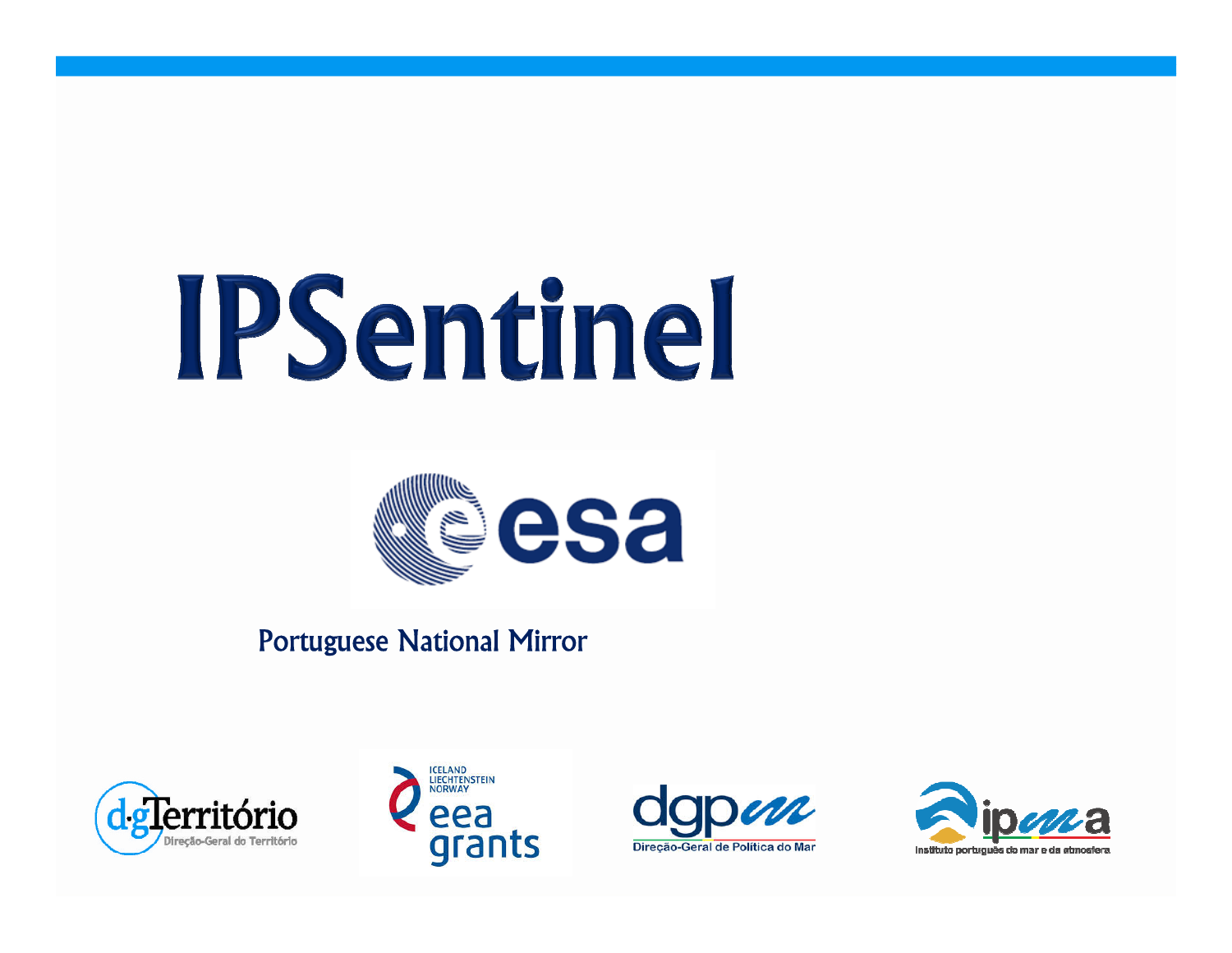# **Objective**

Develop and implement an IT infrastructure to provide Sentinel satellite images to Portugal

### **Project Background**

#### Promoted by DGPM under sponsorship of EEA Grants:

"Notice No. 3 - Earth observation services, modeling, forecasting and associated services, for the development of type II projects - store and disseminate Sentinel satellite data (Copernicus)"

The project will allow the creation of a National Mirror in Portugal for Sentinel data according to the CollGS policy







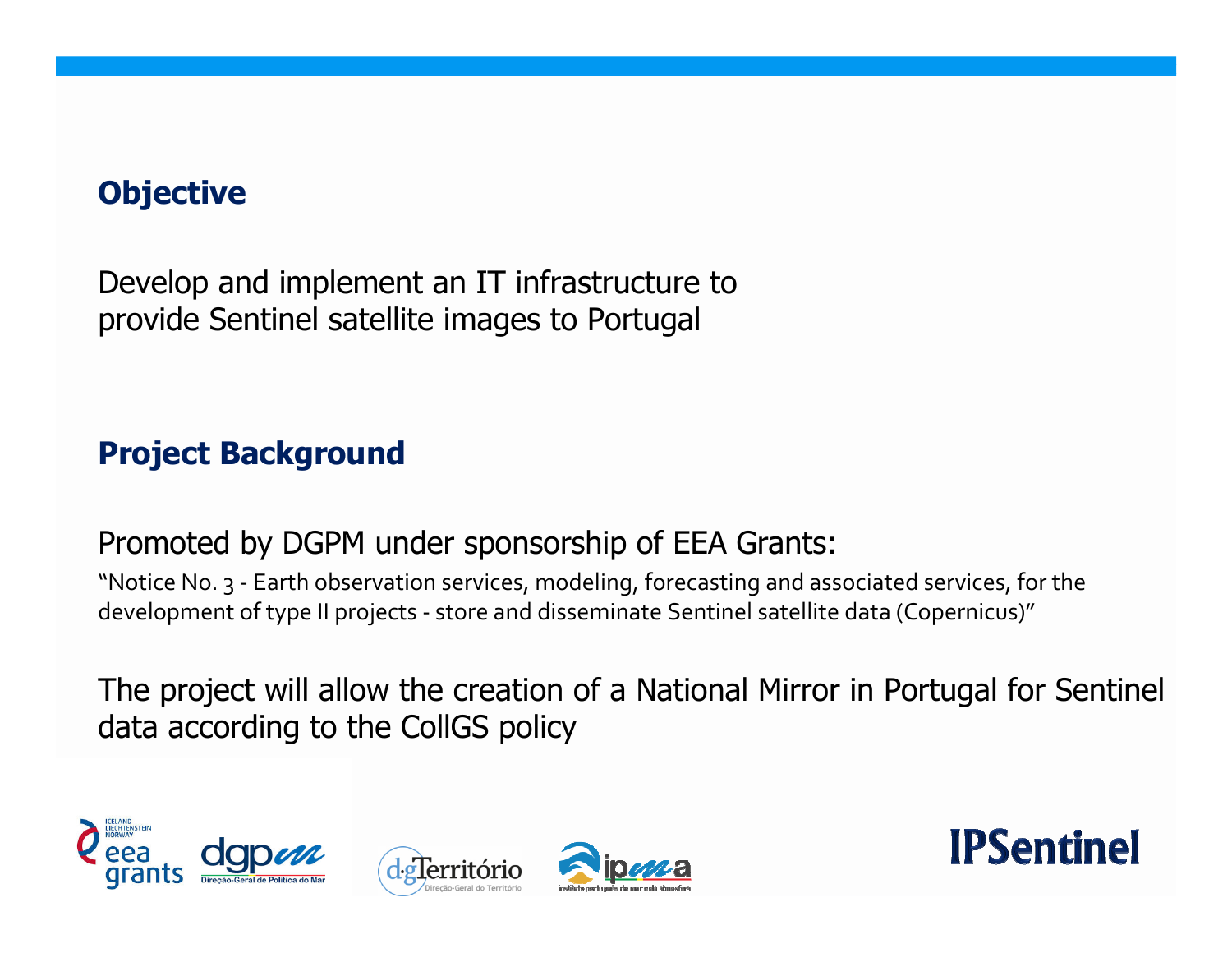







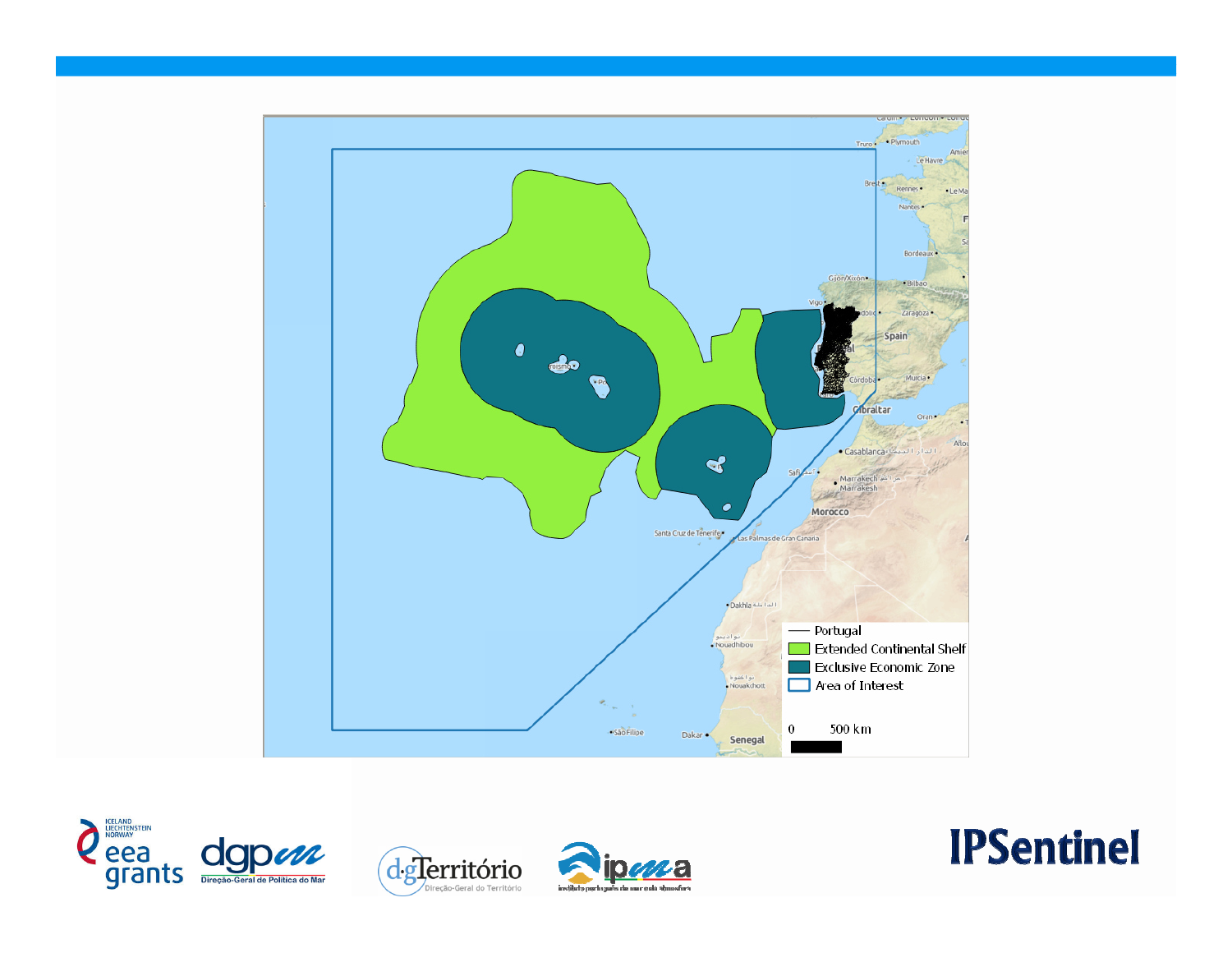# **Schedules Activities/Tasks**





| <b>Actions</b>                                                      |  | 2014           |  |  | 2015<br>02 03 04 05<br>06 07<br> 08 09 |  |  |  |  |  |  |                 |    |  | 2016  |    |    |    |
|---------------------------------------------------------------------|--|----------------|--|--|----------------------------------------|--|--|--|--|--|--|-----------------|----|--|-------|----|----|----|
| Definition of the IT architecture<br>to be implemented              |  | $11$   12   01 |  |  |                                        |  |  |  |  |  |  | 10 <sup>1</sup> | 11 |  | 12 01 | 02 | 03 | 04 |
| Development of the IT<br>infrastructure                             |  |                |  |  |                                        |  |  |  |  |  |  |                 |    |  |       |    |    |    |
| Storage acquisition                                                 |  |                |  |  |                                        |  |  |  |  |  |  |                 |    |  |       |    |    |    |
| Adaptation of the software<br>Dhus to IPSentinel                    |  |                |  |  |                                        |  |  |  |  |  |  |                 |    |  |       |    |    |    |
| Disponibilization of Sentinel<br>images to end users                |  |                |  |  |                                        |  |  |  |  |  |  |                 |    |  |       |    |    |    |
| Promotion of the IT infrastructure IPSentinel in<br>Portugal        |  |                |  |  |                                        |  |  |  |  |  |  |                 |    |  |       |    |    |    |
| Production of derivative products from Sentinel 1 and<br>Sentinel 2 |  |                |  |  |                                        |  |  |  |  |  |  |                 |    |  |       |    |    |    |
| Not accomplished                                                    |  |                |  |  |                                        |  |  |  |  |  |  |                 |    |  |       |    |    |    |



Kick off







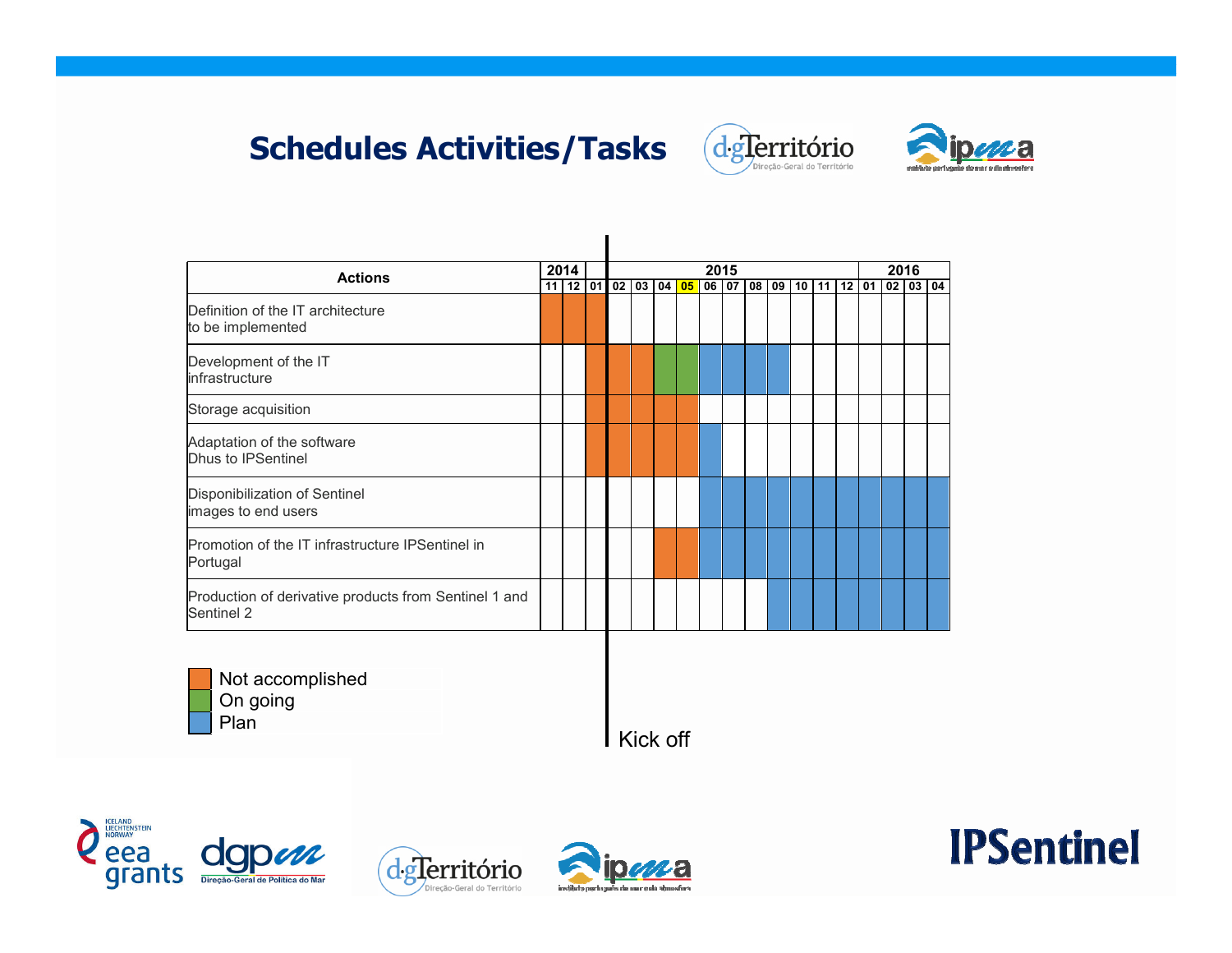# Platform Architecture

Portuguese National Mirror